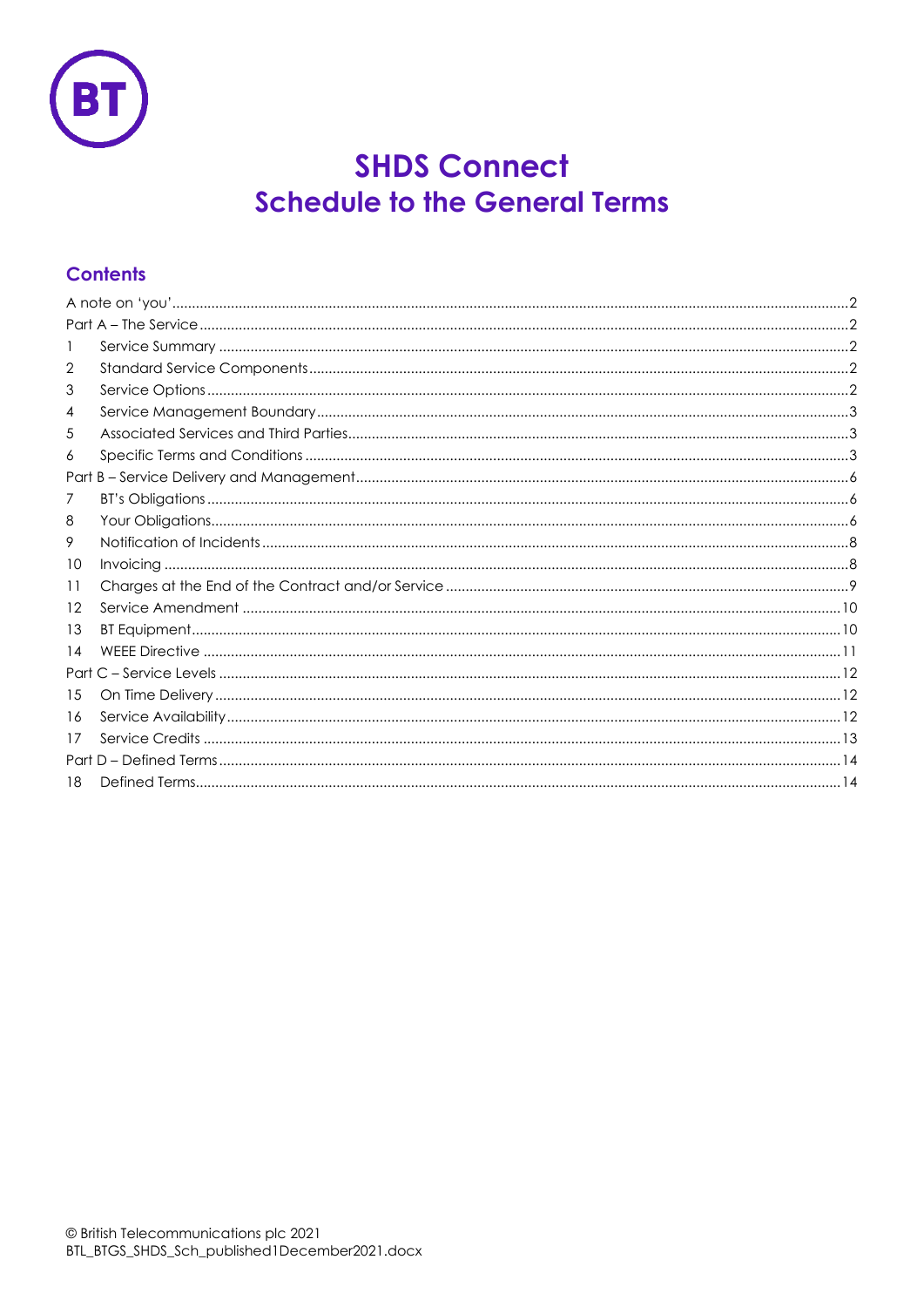

#### <span id="page-1-0"></span>**A note on 'you'**

'You' and 'your' mean the Customer.

Phrases that refer to 'either of us', 'either one of us', 'one of us', 'each of us' or 'both of us'' mean one or both of BT and the Customer, whichever makes sense in the context of the sentence.

## <span id="page-1-1"></span>**Part A – The Service**

#### <span id="page-1-2"></span>**1 Service Summary**

- 1.1 BT will provide you with a range of short distance (less than 45km) point to point communication products that carry Ethernet protocols between Sites, comprising:
	- 1.1.1 the Standard Service Component; and
	- 1.1.2 any of the Service Options that are selected by you as set out in any applicable Order,

#### (the "**Service**").

- 1.2 Where you select SHDS Connect under the Managed Service from BT:
	- 1.2.1 Paragraph 6 of this Schedule will not apply and in such case Paragraph 5 of Managed Service from BT Schedule to the General Terms will apply;
	- 1.2.2 Paragraph 11 of this Schedule will not apply and in such case Paragraph 11 of Managed Service from BT Schedule to the General Terms will apply; and
	- 1.2.3 Part C of this Schedule will not apply and in such case Part C of Managed Service from BT Schedule to the General Terms will apply.
- 1.3 Where you select SHDS Connect under a Managed Service:
	- 1.3.1 Paragraph 6 of this Schedule will not apply and in such case Paragraph 4 of the Managed Service Schedule to the General Terms will apply; and
	- 1.3.2 Paragraph 11 of this Schedule will not apply and in such case Paragraph 4 of the Managed Service Schedule to the General Terms will apply.

#### <span id="page-1-3"></span>**2 Standard Service Components**

BT will provide you with the following standard service component ("**Standard Service Component**") in accordance with the details set out in any applicable Order:

2.1 **SHDS Connect**: BT will provide a single dedicated Service between two Sites up to 25 kilometres apart terminated by Network Terminating Equipment appropriate to the speed of service and type of Customer Equipment.

#### <span id="page-1-4"></span>**3 Service Options**

BT will provide you with any of the following options that are selected by you as set out in any applicable Order ("**Service Options**") and in accordance with the details set out in that Order:

#### 3.1 **SHDS Connect**

#### 3.1.1 **Resilience Option 1 (not available for new supply)**: BT will:

- (a) provide one Service comprising two fibre Circuits (a main Circuit and a standby Circuit) which are diversely routed from one another and connected to a single NTE at each Site. Recurring Charges apply separately to each of the two fibre Circuits which equate to the Charges that would apply to the provision of two separate fibre Circuits;
- (b) monitor the diversity of the fibre Circuits to ensure that diversity is maintained throughout the life of the Service; and
- (c) if a problem occurs on the main Circuit, automatically switch the traffic onto the standby Circuit. This changeover will take up to 50mS.

#### 3.1.2 **Resilience Option 2**: BT will:

- (a) provide two completely separate diverse Services each comprising one Circuit;
- (b) monitor the diversity between the two Services; and
- (c) charge one Service as a primary Service, the other as a secondary Service.
- 3.1.3 **Local Access Option**: BT will provide a Circuit between a Site and BT's exchange where that Site is within the area served by that exchange. This option is typically used where a customer wishes to connect to equipment located at BT's exchange.
- 3.1.4 **Extended Reach option**: BT will deliver the Service up to 45km.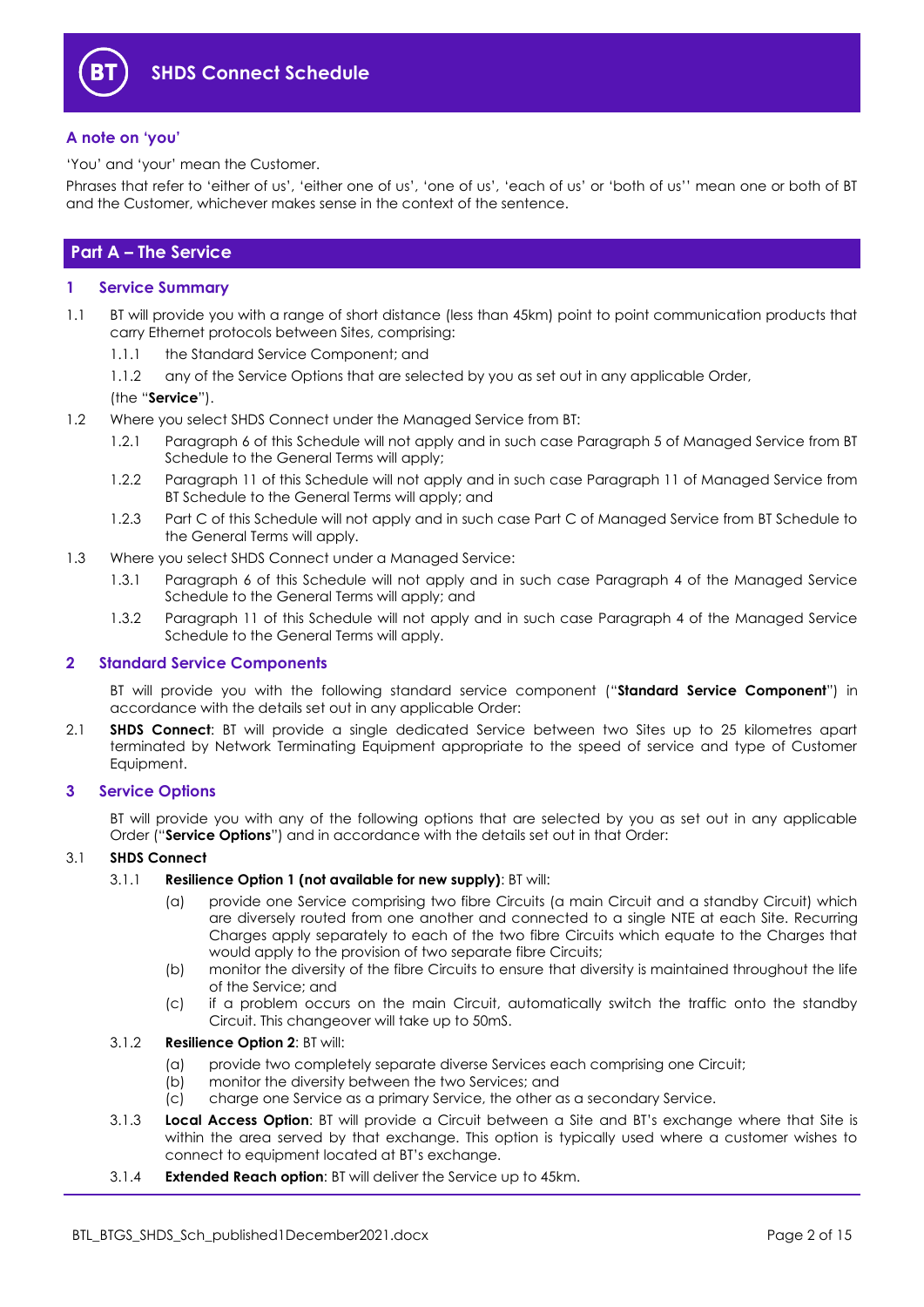

#### 3.2 **Full diversity**: BT will:

- 3.2.1 charge you for separate duct access to the Site; or
- 3.2.2 provide diversity from the first point of connection outside of the Site.

#### 3.3 **Interfaces**: BT will:

- 3.3.1 for 10/100 Mb Services, provide a RJ45 copper interface;
- 3.3.2 for 1Gb Services, provide a fibre or copper interface as either RJ45, single mode or multi-mode via LC connections; and
- 3.3.3 for 10Gb Services, provide a fibre interface, as either a single mode or multi-mode via LC connections.

#### <span id="page-2-0"></span>**4 Service Management Boundary**

- <span id="page-2-3"></span>4.1 BT will provide and manage the Service as set out in Parts B and C of this Schedule and as set out in the Order up to your side of the socket on the NTE ("**Service Management Boundary**").
- 4.2 For SHDS Connect with Managed CPE, the Service Management Boundary is the LAN port on the Managed CPE. You are responsible for the cable connecting to the CPE owned by you.
- 4.3 BT will have no responsibility for the Service outside the Service Management Boundary.
- 4.4 BT does not make any representations, whether express or implied, about whether the Service will operate in combination with any Customer Equipment or other equipment and software.

#### <span id="page-2-1"></span>**5 Associated Services and Third Parties**

- 5.1 You will have the following interfaces in place that will connect to the Service and are necessary for the Service to function:
	- 5.1.1 10/100/1000 Ethernet connection using either 10/100/1000 copper RJ45 or 1Gb fibre or copper LC connections; and
	- 5.1.2 A single or dual LC connector for SHDS 10G.
- 5.2 If BT provides you with any services other than the Service this Schedule will not apply to those services and those services will be governed by their separate terms and conditions.
- 5.3 If you are required by Applicable Law to purchase the Service from a third party supplier, BT may, if you agree to it, manage the Service as your agent.
- 5.4 BT will not be liable for failure to or delay in supplying the Service if another supplier delays or refuses the supply of an electronic communications service to BT and no alternative service is available at reasonable cost.

#### <span id="page-2-2"></span>**6 Specific Terms and Conditions**

#### 6.1 **Termination for Convenience**

For the purposes of clause 17 of the General Terms, either of us may, at any time after the Service Start Date and without cause, terminate the Service or any Order by giving 30 days' Notice to the other.

#### 6.2 **Minimum Period of Service**

- 6.2.1 At the end of the Minimum Period of Service, unless one of us gives Notice to the other of an intention to terminate the Service in accordance with the Contract or the Minimum Period of Service is extended in accordance with Paragraph [6.2.5,](#page-3-0) BT will continue to provide the Service on the undiscounted published tariff set out in the BT Price List and both of us will continue to perform each of our obligations in accordance with the Contract.
- 6.2.2 In the event that one of us gives at least 30 days' written Notice of BT's intention to terminate the Service at the end of the Minimum Period of Service BT will cease delivering the Service at 23:59 on the last day of the Minimum Period of Service.
- 6.2.3 If the Contract has an initial Minimum Period of Service in excess of 12 months, you will be entitled to discounts on Recurring Charges dependent on Service Options and duration of the Minimum Period of Service.
- 6.2.4 The table below sets out the percentage discount available and confirms which Minimum Period of Service is available for each Service:

|                    | <b>Minimum Period of Service</b>                      |                               |                                  |
|--------------------|-------------------------------------------------------|-------------------------------|----------------------------------|
| Service Types      | 1 Year                                                | 3 Years (%<br>discount rates) | 5 Years $($ %<br>discount rates) |
| SHDS 10, 100, 1000 | 1 year Service<br>option available<br>but 0% discount | 25%                           | 35%                              |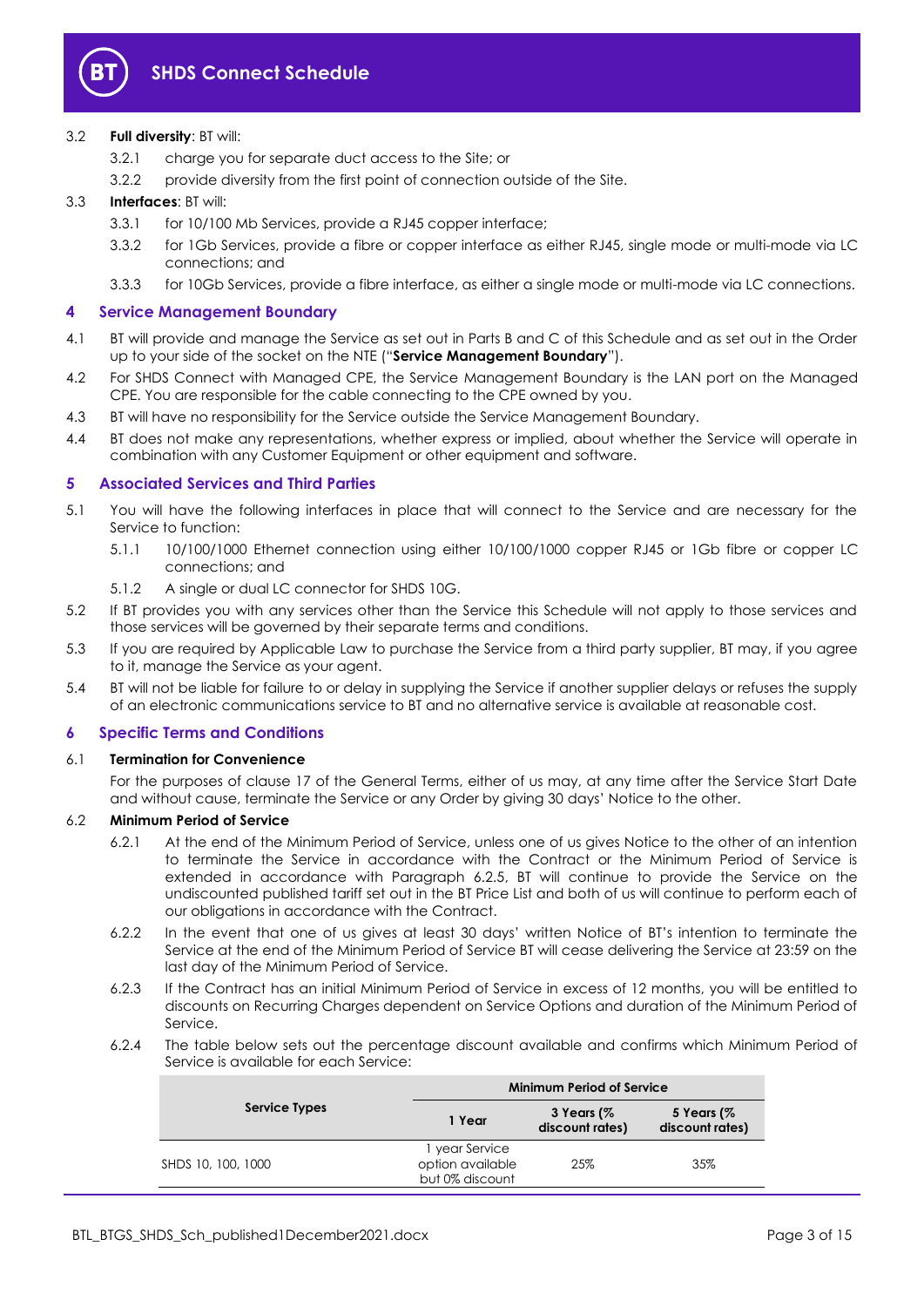

|                      | <b>Minimum Period of Service</b>                      |                                           |                                                       |
|----------------------|-------------------------------------------------------|-------------------------------------------|-------------------------------------------------------|
| <b>Service Types</b> | 1 Year                                                | 3 Years (%<br>discount rates)             | 5 Years (%<br>discount rates)                         |
| SHDS 10G             | l year Service<br>option available<br>but 0% discount | 15%                                       | 20%                                                   |
| SHDS FT5             | year Service<br>option not<br>available               | 3 year Service<br>option not<br>available | 5 year Service<br>option available<br>but 0% discount |

- <span id="page-3-0"></span>6.2.5 You may, during the Minimum Period of Service but prior to expiry of the Minimum Period of Service, extend the Minimum Period of Service for an additional period of three or five years.
- 6.2.6 The applicable discount that will apply from the date of extension will be as set out in the table above for the relevant additional period selected i.e. three or five years.
- 6.2.7 At the end of the Minimum Period of Service, unless you have chosen to extend the Minimum Period of Service, Service Charges will revert to standard prices as set out in the BT Price List.

#### 6.3 **Access to Emergency Services**

You acknowledge and agree that the Service does not provide the ability for Users to call the emergency services by dialling "**999**" or "**112**", and that alternative arrangements should be made to cover this including the maintenance of a fixed telephone number.

#### 6.4 **Shifts & Upgrading**

6.4.1 You may shift and/or upgrade the Service during the Minimum Period of Service subject to additional Connection Charges. Where appropriate, BT will recalculate the Recurring Charges based on the shift, upgrade and distance.

#### 6.5 **Migration Paths and Movement Between Service Options**

- 6.5.1 You may request a change to the Service type irrespective of the duration of the Minimum Period of Service remaining, without incurring Termination Charges, provided you meet the criteria below:
	- (a) the change to the Service does not involve a reduction to the expiry date of the Minimum Period of Service;
	- (b) any upgrade is from lower speed Services to higher speed Services;
	- (c) the Circuits are eligible for the upgrade; and
	- (d) you pay outstanding Connection Charges for the original Service in full before migration.
- 6.5.2 BT may apply Connection Charges and/or upgrade Charges for the new Service as set out in the BT Price List.
- 6.5.3 BT will recalculate discount rates based on the new Services.

#### <span id="page-3-1"></span>6.6 **Migration from SHDS Connect to other BT Connect services**

- 6.6.1 You may migrate from an existing Contract ("**Existing Contract**") to a contract for an alternative BT Connect service ("**New Contract**") without incurring Termination Charges, provided you meet the following criteria:
	- (a) total charges for the Minimum Period of Service applicable to the New Contract exceed the Termination Charge for the Existing Contract;
	- (b) you have paid outstanding Connection Charges for the Existing Contract in full;
	- (c) on migration, you will pay all appropriate Charges (including Connection Charges) for the New Contract:
	- (d) the Minimum Period of Service applicable to the New Contract is equal to or greater than the outstanding Minimum Period of Service applicable to the Existing Contract; and
	- (e) the route of the Circuit(s) provided under the Existing Contract can be covered in total by the new service provided under the New Contract.

#### 6.7 **Cancellation Charges**

- 6.7.1 For the purposes of clause 16.2 of the General Terms if you cancel an Order, or part of it, any time before the Contractual Delivery Date you will have to pay BT the Cancellation Charges as set out below:
	- (a) Cancellation Charges are incurred based upon the number of Business Days of the installation that remain; and
	- (b) if you cancel the Service before BT has installed the Service, you will pay BT the applicable Cancellation Charge as set out in the table below:

#### **Business Days before Contractual Delivery Date (CDD) % of Connection Charge**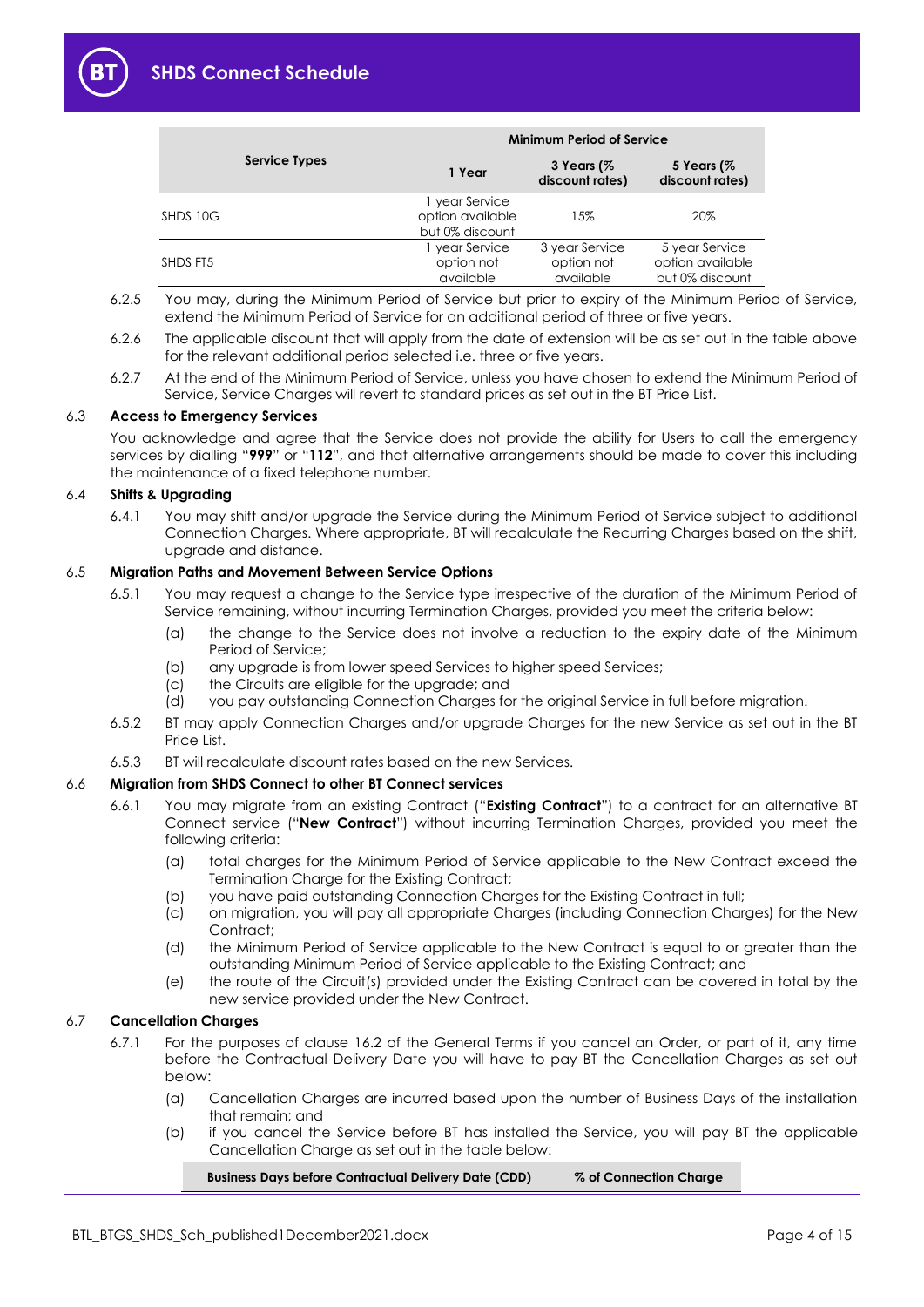

| <b>Business Days before Contractual Delivery Date (CDD)</b> | % of Conne |
|-------------------------------------------------------------|------------|
|-------------------------------------------------------------|------------|

**Business Days before Contractual Delivery Date (CDD) % of Connection Charge**

0 - 25 Working Days before CDD 100 % \*note **Note \*** This excludes any costs incurred as a result of Excess Construction Charges (ECCs). If BT incurs any ECCs BT will invoice you and you will pay these Charges in full based upon work that has been completed, in accordance with Paragrap[h 10.7](#page-8-1) (Ancillary Charges and Excess Construction Charges).

#### 6.8 **Access to Internet**

You acknowledge and agree that where the Service provides access to the Internet, the use of the Internet is at your own risk.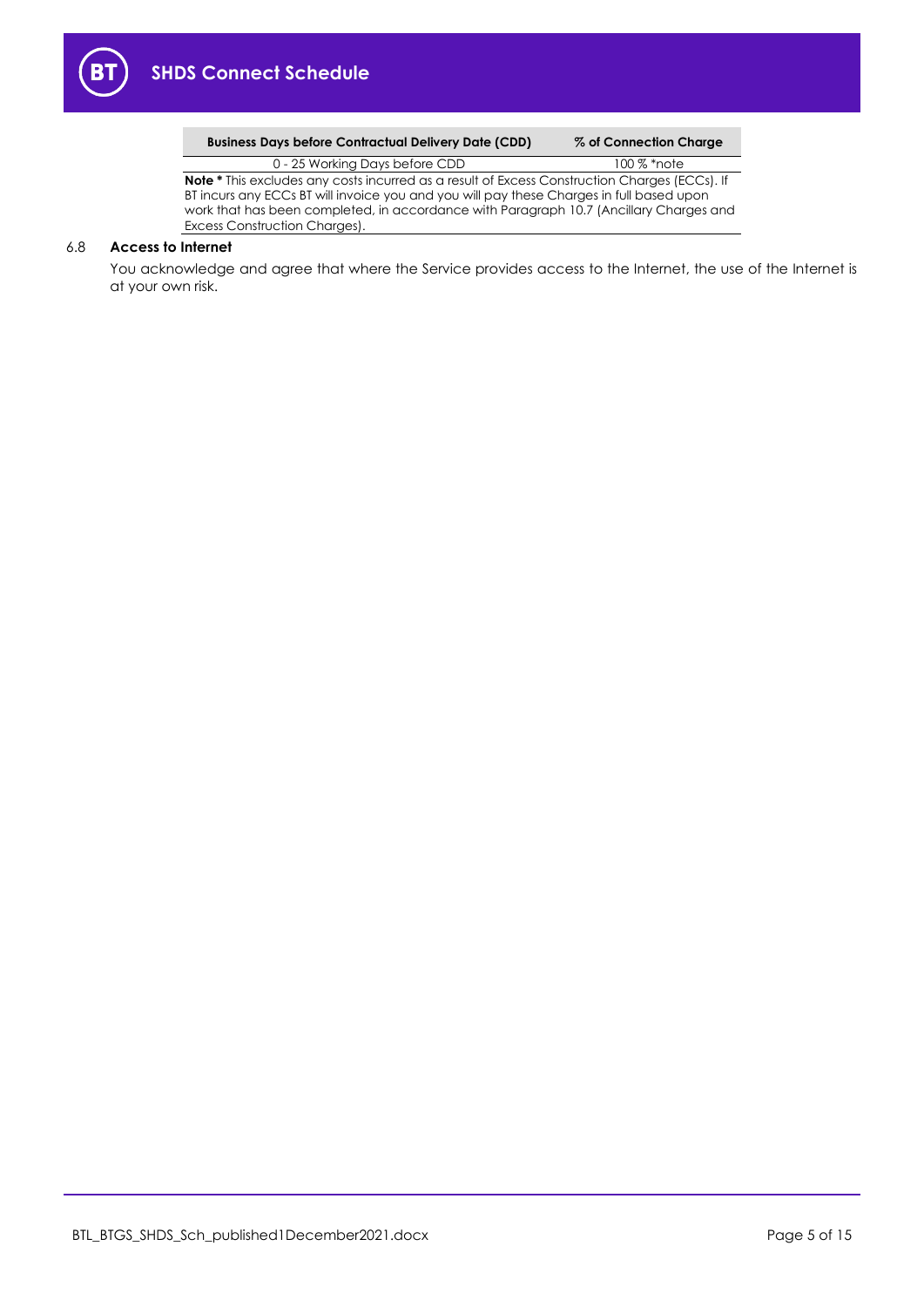

### <span id="page-5-0"></span>**Part B – Service Delivery and Management**

#### <span id="page-5-1"></span>**7 BT's Obligations**

#### <span id="page-5-8"></span>7.1 **Service Delivery**

Before the Service Start Date and, where applicable, throughout the provision of the Service, BT:

- 7.1.1 will provide you with contact details for the helpdesk that you will be able to contact to submit service requests, report Incidents and ask questions about the Service ("**Service Desk**");
- 7.1.2 will comply with all reasonable health and safety rules and regulations and reasonable security requirements that apply at a Site and are notified to BT in writing. BT will not be liable if, as a result of any such compliance, BT is in breach of any of BT's obligations under this Contract;
- 7.1.3 will, where applicable, arrange for any surveys to be conducted to confirm the availability of a suitable Access Line to the Sites and to ensure that BT can provide the Service. If the surveys identify that additional engineering work is required in order to provide a suitable Access Line to the Sites or to enable BT to provide the Service, BT may provide a new quote to you, detailing the additional Charges you will need to pay for the engineering work to be completed and:
	- (a) if you accept the new quote, BT will update the existing Order to the affected Sites, will generate a new Order for the affected Sites and will arrange for the additional engineering works to be carried out; or
	- (b) if you do not accept the new quote, BT will cancel your existing Order for the provision of Service to the affected Sites and BT will have no obligation to provide the Service; or
	- (c) where BT cannot provide the Service, BT will cancel the Order without liability to BT;
- <span id="page-5-7"></span>7.1.4 will provide you with a date on which delivery of the Service (or each part of the Service, including to each Site) is due to start ("**Contractual Delivery Date**" or "**CDD**") and will use commercially reasonable endeavours to meet any CDD.

#### <span id="page-5-3"></span>7.2 **Commissioning of the Service**

Before the Service Start Date, BT will:

- 7.2.1 configure the Service;
- 7.2.2 conduct a series of standard tests on the Service to ensure that it is configured correctly; and
- 7.2.3 on the date that BT has completed the activities in this Paragraph [7.2,](#page-5-3) confirm to you that the Service is available for performance of any Acceptance Tests as set out in Paragraph [8.2.](#page-6-0)

#### <span id="page-5-5"></span><span id="page-5-4"></span>7.3 **During Operation**

On and from the Service Start Date, BT:

- 7.3.1 will respond and use reasonable endeavours to remedy an Incident without undue delay and in accordance with the Service Levels in Part C of the Contract if you report an Incident on the BT Network;
- <span id="page-5-6"></span>7.3.2 will work with the relevant supplier to restore Service as soon as practicable during Local Contracted Business Hours if you report an Incident;
- 7.3.3 may carry out Maintenance from time to time and, in such instances, will endeavour to inform you:
	- (a) at least five Business Days before any Planned Maintenance on the BT Network and/or BT Equipment, however you agree that BT may inform you with less notice than normal where emergency Maintenance is required; or
	- (b) without undue delay for scheduled Access Line maintenance by a supplier; and
- 7.3.4 in order to maintain the long term viability of the Service, may perform a technology update on the Service, in which case BT will work with you to ensure the Service update causes minimal disruption to the Service.

#### 7.4 **The End of the Service**

On termination of the Service by either one of us, or expiry, BT:

7.4.1 may disconnect and remove any BT Equipment located at the Sites.

#### <span id="page-5-2"></span>**8 Your Obligations**

#### 8.1 **Service Delivery**

Before the Service Start Date and, where applicable, throughout the provision of the Service by BT, you will: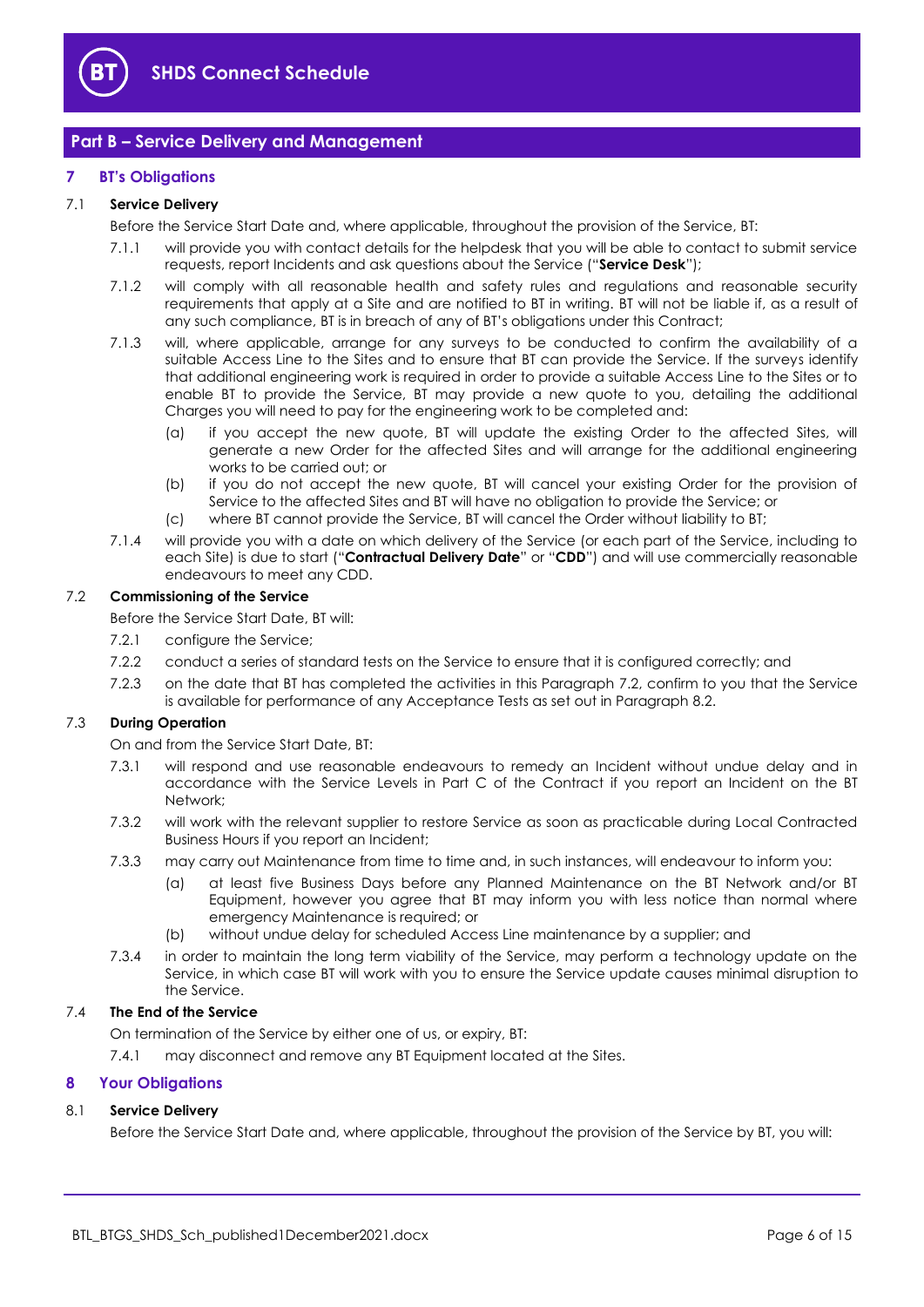

- <span id="page-6-3"></span>8.1.1 provide BT with the names and contact details of any individuals authorised to act on your behalf for Service management matters ("**Customer Contact**"), but BT may also accept instructions from a person who BT reasonably believes is acting with your authority;
- 8.1.2 provide BT with any information reasonably required without undue delay;
- 8.1.3 provide BT with access to any Sites during Business Hours, or as otherwise agreed, to enable BT to set up, deliver and manage the Service;
- 8.1.4 complete any preparation activities that BT may request to enable you to receive the Services promptly and in accordance with any reasonable timescales;
- 8.1.5 notify BT in writing of any health and safety rules and regulations and security requirements that apply at a Site;
- 8.1.6 ensure that the LAN protocols and applications you use will be compatible with the Service;
- 8.1.7 prepare and maintain the Site for the installation of BT Equipment and supply of the Service, including without limitation:
	- (a) provide a suitable and safe operational environment for any BT Equipment including all necessary trunking, conduits, cable trays, and telecommunications connection points in accordance with BT's reasonable instructions and in accordance with applicable installation standards;
	- (b) take up or remove any fitted or fixed floor coverings, ceiling tiles and partition covers and/or provide any openings in buildings required to connect BT Equipment to appropriate telecommunications facilities in time to allow BT to undertake any necessary installation or maintenance Services;
	- (c) carry out any work that may be required after installation to make good any cosmetic damage caused during the installation or maintenance Services;
	- (d) provide a secure, continuous power supply (either a dual local 50Hz AC supply in the form of standard 13Amp power socket(s) or dual 50V DC power distributions and earth connections) at the Site for the operation and maintenance of the Service and BT Equipment and provide an additional 13Amp socket for test equipment. In order to mitigate any Service interruption resulting from failure in the principal power supply, you will provide back-up power with sufficient capacity to conform to the standby requirements of the applicable British standards; and
	- (e) provide internal cabling between the BT Equipment and any Customer Equipment as appropriate; and
- 8.1.8 complete a Customer Requirements Form and provide this when you place the Order.

#### <span id="page-6-0"></span>8.2 **Acceptance Tests**

- <span id="page-6-2"></span>8.2.1 After receiving Notice from BT under Paragraph [7.2.3,](#page-5-4) you will promptly carry out the Acceptance Tests for the Service. The Service will be deemed to have been accepted if you have not:
	- (a) carried out the Acceptance Tests and confirmed acceptance in writing; or
	- (b) notified BT in writing that the Service has not passed the Acceptance Tests,
	- within five Business Days following notification under Paragraph [7.2.3.](#page-5-4)
- 8.2.2 Subject to Paragraph [8.2.3,](#page-6-1) the Service Start Date will be the earlier of the following:
	- (a) the date that you confirm acceptance of the Service in writing under Paragrap[h 8.2.1\(a\);](#page-6-2) or
	- (b) the date following the fifth Business Day following notification under Paragrap[h 7.2.3.](#page-5-4)
- <span id="page-6-1"></span>8.2.3 In the event that the Acceptance Tests are not passed, BT will remedy the non-conformance without undue delay and notify you that BT has remedied the non-conformance, and inform you of the Service Start Date.

#### 8.3 **Service Operation**

On and from the Service Start Date, you will:

- 8.3.1 ensure that Users report Incidents to the Customer Contact and not to the Service Desk;
- 8.3.2 ensure that the Customer Contact will take Incident reports from Users and pass these to the Service Desk using the reporting procedures agreed between both of us, and will be available for all subsequent Incident management communications;
- 8.3.3 monitor and maintain any Customer Equipment connected to the Service or used in connection with a Service;
- 8.3.4 ensure that any Customer Equipment that is connected to the Service or that you use, directly or indirectly, in relation to the Service is: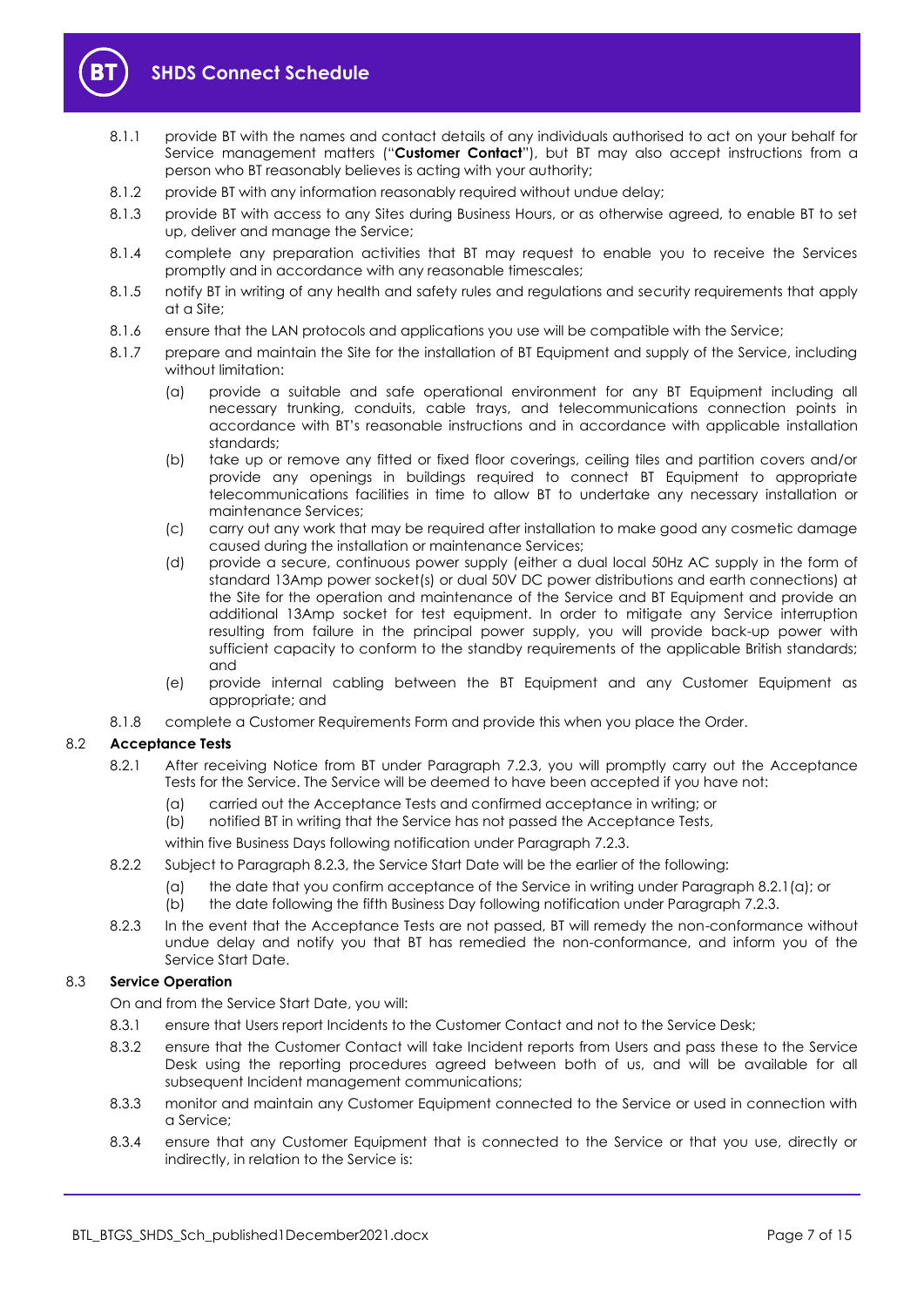

- (a) connected using the applicable BT Network termination point and used in accordance with any instructions, standards and safety and security procedures applicable to the use of that Customer Equipment;
- (b) adequately protected against viruses and other breaches of security;
- (c) technically compatible with the Service and will not harm or damage BT Equipment, the BT Network, or any of BT's supplier's or subcontractor's network or equipment; and
- (d) approved and used in accordance with relevant instructions and Applicable Law;
- 8.3.5 immediately disconnect any Customer Equipment, or advise BT to do so at your expense, if Customer Equipment does not meet any relevant instructions, standards or Applicable Law;
- 8.3.6 connect equipment to the Service only by using the NTE at the Sites; and
- 8.3.7 distribute, manage and maintain access profiles, passwords and other systems administration information relating to the control of Users' access to the Service.

#### 8.4 **The End of the Service**

On termination of the Service by either one of us, or expiry you will:

- 8.4.1 provide BT with all reasonable assistance necessary to remove BT Equipment from the Sites;
- 8.4.2 disconnect any Customer Equipment from BT Equipment located at the Sites;
- 8.4.3 not dispose of or use BT Equipment other than in accordance with BT's written instructions or authorisation;
- 8.4.4 arrange for any BT Equipment located at the Sites to be returned to BT; and
- 8.4.5 be liable for any reasonable costs of recovery that BT incurs in recovering the BT Equipment.

#### <span id="page-7-0"></span>**9 Notification of Incidents**

Where you become aware of an Incident:

- 9.1 the Customer Contact will report it to BT's Service Desk;
- <span id="page-7-3"></span>9.2 BT will give you a unique reference number for the Incident ("**Ticket**");
- 9.3 BT will inform you when BT believes the Incident is cleared, and will close the Ticket when:
	- 9.3.1 you confirm that the Incident is cleared within 24 hours of being informed; or
	- 9.3.2 BT has attempted unsuccessfully to contact you, in the way agreed between both of us, in relation to the Incident and you have not responded within 24 hours of BT's attempt to contact you;
- 9.4 if you confirm that the Incident is not cleared within 24 hours of being informed, the Ticket will remain open, and BT will continue to work to resolve the Incident.

#### <span id="page-7-1"></span>**10 Invoicing**

- 10.1 BT will invoice you for the Charges for the Service as set out in Paragraph [10.2](#page-7-2) in the amounts and currency specified in any Orders.
- <span id="page-7-2"></span>10.2 BT will invoice you, for:
	- 10.2.1 Connection Charges, on the Service Start Date, including Connection Charges for the applicable Service Start Date of any upgrades and shifts;
	- 10.2.2 Recurring Charges, annually or quarterly, as set out in the Order, in advance prior to the first day of the relevant year or quarter of the Minimum Period of Service and thereafter on an annual or quarterly basis (for any period where Service is provided for less than one year or quarter as the case may be, the Recurring Charges will be calculated on a pro rata basis);
	- 10.2.3 De-installation Charges within 60 days of de-installation of the Service;
	- 10.2.4 the Charges incurred in accordance with Paragraphs [10.6](#page-8-2) and [10.7](#page-8-1) on completion of the relevant change to the Service; and
	- 10.2.5 any Termination Charges incurred in accordance with Paragraph [11](#page-8-0) upon termination of the relevant Service.
- 10.3 BT may invoice you for any of the following Charges in addition to those set out in the Order:
	- 10.3.1 Charges for investigating Incidents that you report to BT where BT finds no Incident or that the Incident is caused by something for which BT is not responsible under the Contract;
	- 10.3.2 Charges for commissioning the Service as set out in Paragraph [7.2](#page-5-3) outside of Business Hours;
	- 10.3.3 Charges for restoring Service if the Service has been suspended in accordance with clause 10.1.2 of the General Terms;
	- 10.3.4 Charges for cancelling the Service in accordance with clause 16 of the General Terms;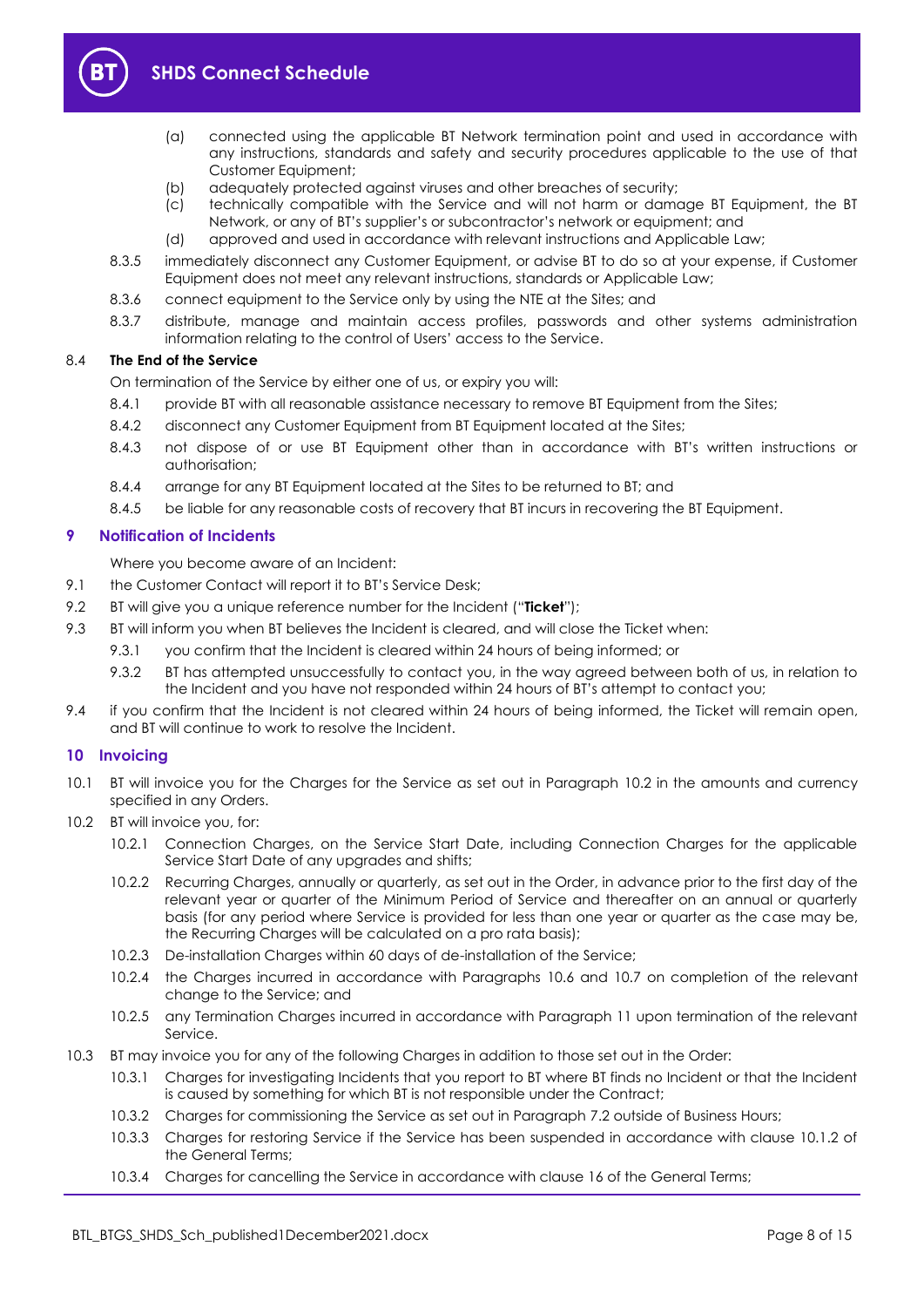

# **SHDS Connect Schedule**

- 10.3.5 Charges for expediting provision of the Service at your request after you have been informed of the Contractual Delivery Date;
- 10.3.6 any other Charges set out in any applicable Order or otherwise agreed between both of us; and
- 10.3.7 charges in advance as specified in the BT Price List.
- 10.4 The Charges for the Service are set out in the BT Price List or as otherwise set out in the Order.
- 10.5 You will provide any deposit or guarantee as security for payment of future bills immediately on BT's request.

#### <span id="page-8-6"></span><span id="page-8-2"></span>10.6 **Shift Charges**

- 10.6.1 Shifts are allowed at any time during the Minimum Period of Service.
- 10.6.2 When you require one end (A or B) moved within the same building (an internal shift), BT will apply Timescale Charges in accordance with Section 15, Part 8, Sub-part 1 of the BT Price List ("**Timescale Charges**")
- <span id="page-8-5"></span>10.6.3 Where you require the local end moved to a new building (an "**External Shift**") within:
	- (a) the same exchange area, BT will apply the appropriate Connection Charge set out in the BT Price List for one local end;
	- (b) a different exchange area, BT will apply the appropriate Connection Charges set out in the BT Price List for one local end and calculate a new distance based Recurring Charge.
- 10.6.4 Where the External Shift requires the shifting of both local ends, BT will apply standard Connection Charges set out in the BT Price List for a new Service.
- 10.6.5 All shifts involve a break in Service. If a break is unacceptable, BT can provide a new Service between the existing Sites, and BT will charge you the appropriate Connection Charges and annual Recurring Charges.

#### <span id="page-8-1"></span>10.7 **Ancillary Charges and Excess Construction Charges**

- 10.7.1 The standard Connection Charge assumes that suitable Circuits exist between BT's exchange and the on-site connection point for BT's NTE; where:
	- (a) suitable Circuits do not exist; or
	- (b) additional work is required,
	- BT will apply additional Charges. BT will inform you of these Charges prior to work commencing.
- 10.7.2 The standard Connection Charge does not include:
	- (a) BT's undertaking work on internal trunking & traywork;
	- (b) breaking through walls;
	- (c) providing additional poles, ducts and cables;
	- (d) radio charges; and
	- (e) miscellaneous non-standard or specially requested items,
	- for which BT will apply additional Charges in accordance with Section 45, Part 1 of the BT Price List.
- 10.7.3 BT will apply Excess Construction Charges in addition to normal Connection Charges:
	- (a) where BT provides additional infrastructure to give new or extended Service at Site or other requested location where BT would otherwise not choose to extend the BT Network on the basis of normal commercial criteria;
	- (b) to situations of extended reach, including provision to a new location within the Site;
	- (c) where increased capacity is required; and/or
	- (d) at Non Served Premises (as further described in Section 1 Exchange Lines, Part 5, Sub-part 1 of the BT Price list).

#### <span id="page-8-0"></span>**11 Charges at the End of the Contract and/or Service**

- <span id="page-8-3"></span>11.1 If you exercise your right under clause 17 of the General Terms to terminate the Contract or any Service for convenience, you will pay BT:
	- 11.1.1 all outstanding Charges for the Service rendered;
	- 11.1.2 any other Charges set out in the Order; and
	- 11.1.3 any incremental charges incurred by BT from a supplier due to the termination.
- 11.2 In addition to the Charges set out in Paragraph [11.1,](#page-8-3) if you terminate during the Minimum Period of Service, you will pay BT the Termination Charges set out in Paragraph [11.3.](#page-8-4)

#### <span id="page-8-4"></span>11.3 **Termination Charges for ending the Contract and/or Service during the Minimum Period of Service**

11.3.1 If you terminate the Contract or any Service for convenience (in accordance with clause 17 of the General Terms) during the Minimum Period of Service (including any extension to the Minimum Period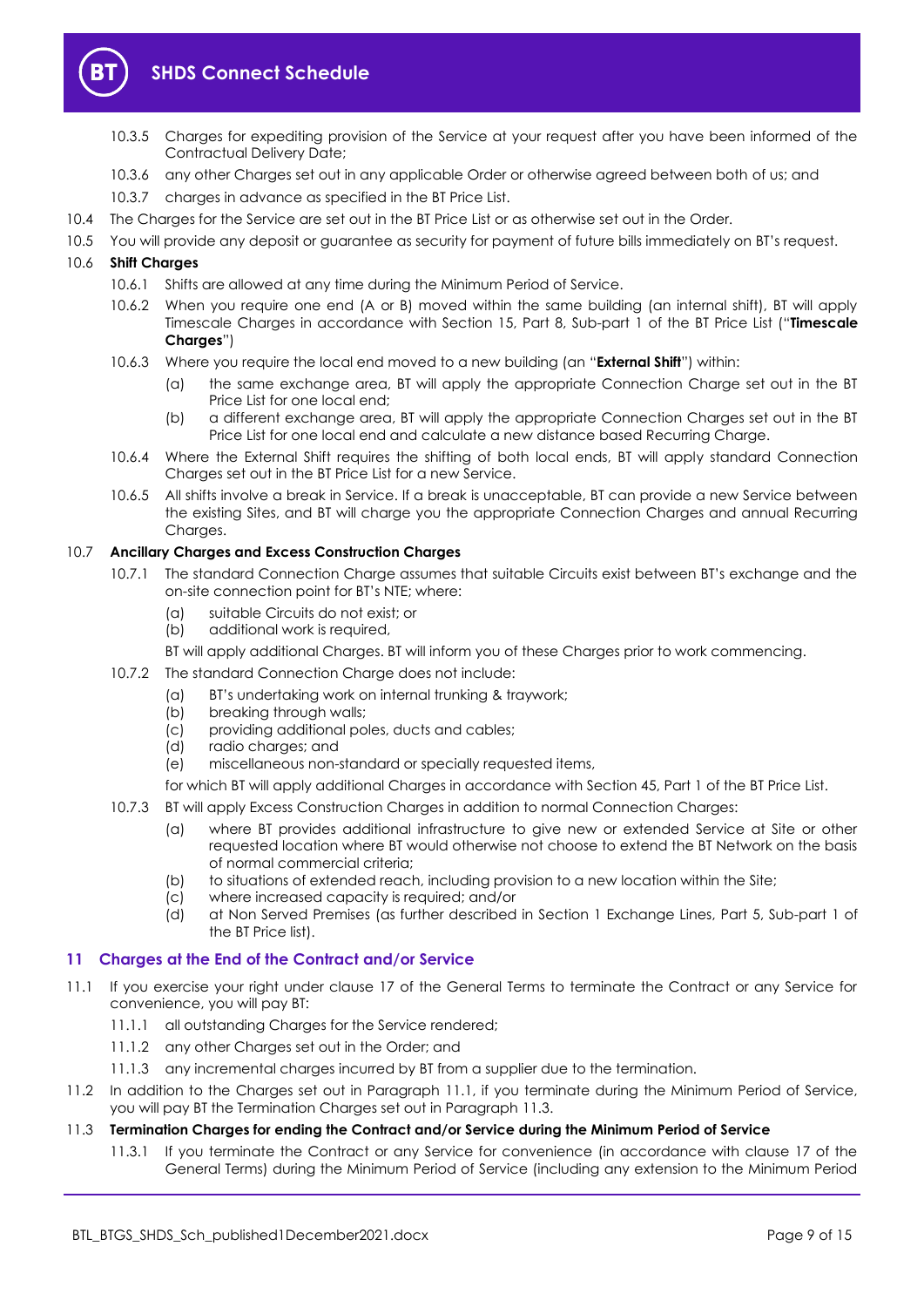

of Service under Paragraph [6.2.5\)](#page-3-0), you will pay BT (excluding SHDS 1000 FT5 and SHDS 10G Contracts which are set out in Paragraph [11.3.2](#page-9-2) below):

- (a) for any parts of the Service that were terminated during the first 12 months of the Minimum Period of Service, Termination Charges, as compensation, equal to:
	- (i) 100 per cent of the Recurring Charges for any remaining months of the first 12 months of the Minimum Period of Service; and
	- (ii) 20 per cent of the Recurring Charges for the remaining months, other than the first 12 months, of the Minimum Period of Service; and
- (b) for any parts of the Service that were terminated after the first 12 months of the Minimum Period of Service or during any extension to the Minimum Period of Service under Paragraph [6.2.5,](#page-3-0)  Termination Charges, as compensation, equal to 20 per cent of the Recurring Charges for any remaining months of the Minimum Period of Service.
- <span id="page-9-2"></span>11.3.2 For SHDS 1000 FT5 or SHDS 10G, if you terminate the Contract or any Service for convenience (in accordance with clause 17 of the General Terms) during the Minimum Period of Service (including any extension to the Minimum Period of Service under Paragrap[h 6.2.5\)](#page-3-0), you will pay BT:
	- (a) for any parts of the Service that were terminated during the first 12 months of the Minimum Period of Service, Termination Charges, as compensation, equal to:
		- (i) 100 per cent of the Recurring Charges for any remaining months of the first 12 months of the Minimum Period of Service;
		- (ii) 50 per cent of the Recurring Charges for the remaining months, other than the first 12 months, of the Minimum Period of Service up to the end of the third year; and
		- (iii) 20 per cent of the Recurring Charges for the remaining months, other than the first 36 months, of the Minimum Period of Service up to the end of the fifth year.

#### <span id="page-9-0"></span>**12 Service Amendment**

- <span id="page-9-3"></span>12.1 You may request, by giving BT Notice, a change to:
	- 12.1.1 an Order for the Service (or part of an Order) at any time before the applicable Service Start Date; or
	- 12.1.2 the Service at any time after the Service Start Date.
- 12.2 If you exercise your right under Paragraph [12.1](#page-9-3), and except where a change results from BT's failure to comply with BT's obligations under the Contract, BT will, within a reasonable time, provide you with a written estimate, including:
	- 12.2.1 the likely time required to deliver the changed Service; and
	- 12.2.2 any changes to the Charges due to the changed Service.
- 12.3 BT has no obligation to proceed with any change that you request under Paragraph [12.1,](#page-9-3) unless and until we both agree in writing on the necessary changes to the Charges, implementation timetable and any other relevant terms of the Contract to take account of the change.
- 12.4 If BT changes a Service prior to the Service Start Date because you have given BT incomplete or inaccurate information, BT may, in BT's reasonable discretion, apply additional reasonable one-time and/or Recurring Charges.
- <span id="page-9-6"></span><span id="page-9-5"></span>12.5 BT can amend this Schedule (including the Charges) at any time by giving you at least 30 days' prior Notice ("**Notice to Amend**") by either:
	- 12.5.1 publishing the amendment online at<http://www.bt.com/pricing> (or any other online address that BT advises you of); and/or
	- 12.5.2 by giving Notice to you:
		- (a) for amendments that cause you material detriment, at least 30 days before the change is to take effect; and
		- (b) for all amendments other than Paragraph [12.5.2\(a\),](#page-9-4) at least one day before the change is to take effect.
- <span id="page-9-4"></span>12.6 If BT makes any amendment to the Contract (as set out in Paragraph [12.5](#page-9-5) that causes you material detriment, you will not have to pay any Termination Charges if you choose to terminate the Contract as a result of that material detriment within:
	- 12.6.1 90 days of the date of notification if BT has only published the amendment online under Paragraph [12.5.1;](#page-9-6) or
	- 12.6.2 30 days of the date of the Notice if BT has given you Notice under Paragraph [12.5.2\(a\).](#page-9-4)

#### <span id="page-9-1"></span>**13 BT Equipment**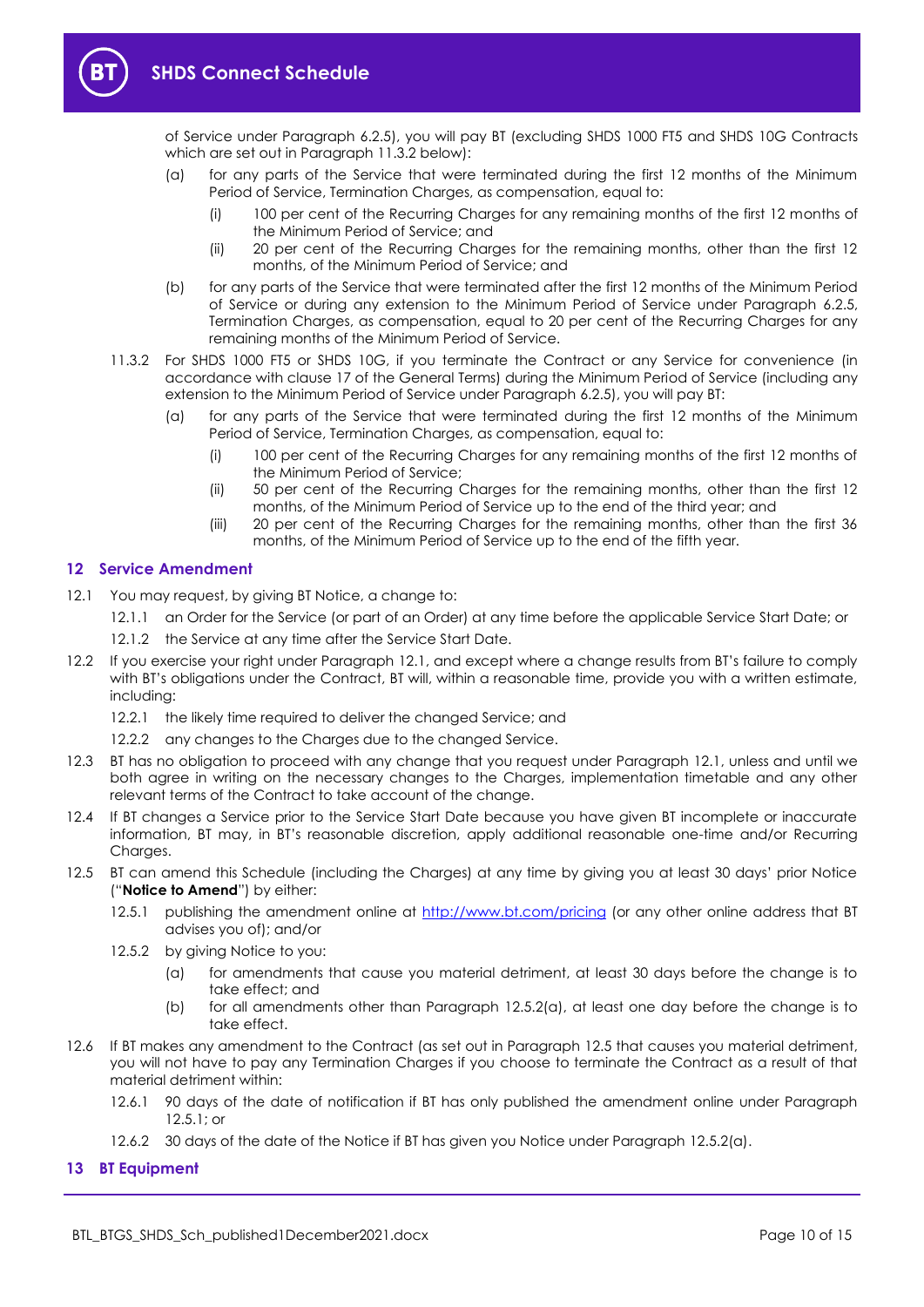

- 13.1 BT Equipment will remain BT's property at all times and risk in BT Equipment will pass to you upon delivery, whether or not the BT Equipment has been installed.
- 13.2 You will not use BT Equipment other than in accordance with BT's written instructions or authorisation and will not move, add to, reconfigure, modify or otherwise interfere with BT Equipment, nor permit any other person (other than a person authorised by BT) to do so.
- 13.3 You will be liable to BT for any loss of or damage to BT Equipment, except where the loss or damage is a result of fair wear and tear or caused by BT.
- 13.4 You will not move or relocate any BT Equipment without BT's prior written consent and you will pay BT's costs and expenses reasonably incurred as a result of such move or relocation.

#### <span id="page-10-0"></span>**14 WEEE Directive**

- <span id="page-10-1"></span>14.1 You will be responsible under Article 13 of the Waste Electrical and Electronic Equipment Directive 2012 ("**WEEE Directive**") for the costs of collection, treatment, recovery, recycling and environmentally sound disposal of any equipment supplied under the Contract that has become waste electrical and electronic equipment ("**WEEE**").
- 14.2 Each of us acknowledge that for the purposes of Article 13, this Paragrap[h 14](#page-10-0) is an agreement stipulating other financing arrangements for the collection, treatment, recovery, recycling and environmentally sound disposal of WEEE.
- 14.3 You will be responsible for any information recording or reporting obligations imposed by the WEEE Directive.
- 14.4 You will indemnify BT against any claims or legal proceedings that are brought or threatened against BT by a third party which would not have been caused or made had you fulfilled your express or implied obligations under this Paragraph [14](#page-10-0) or in connection with the WEEE Directive.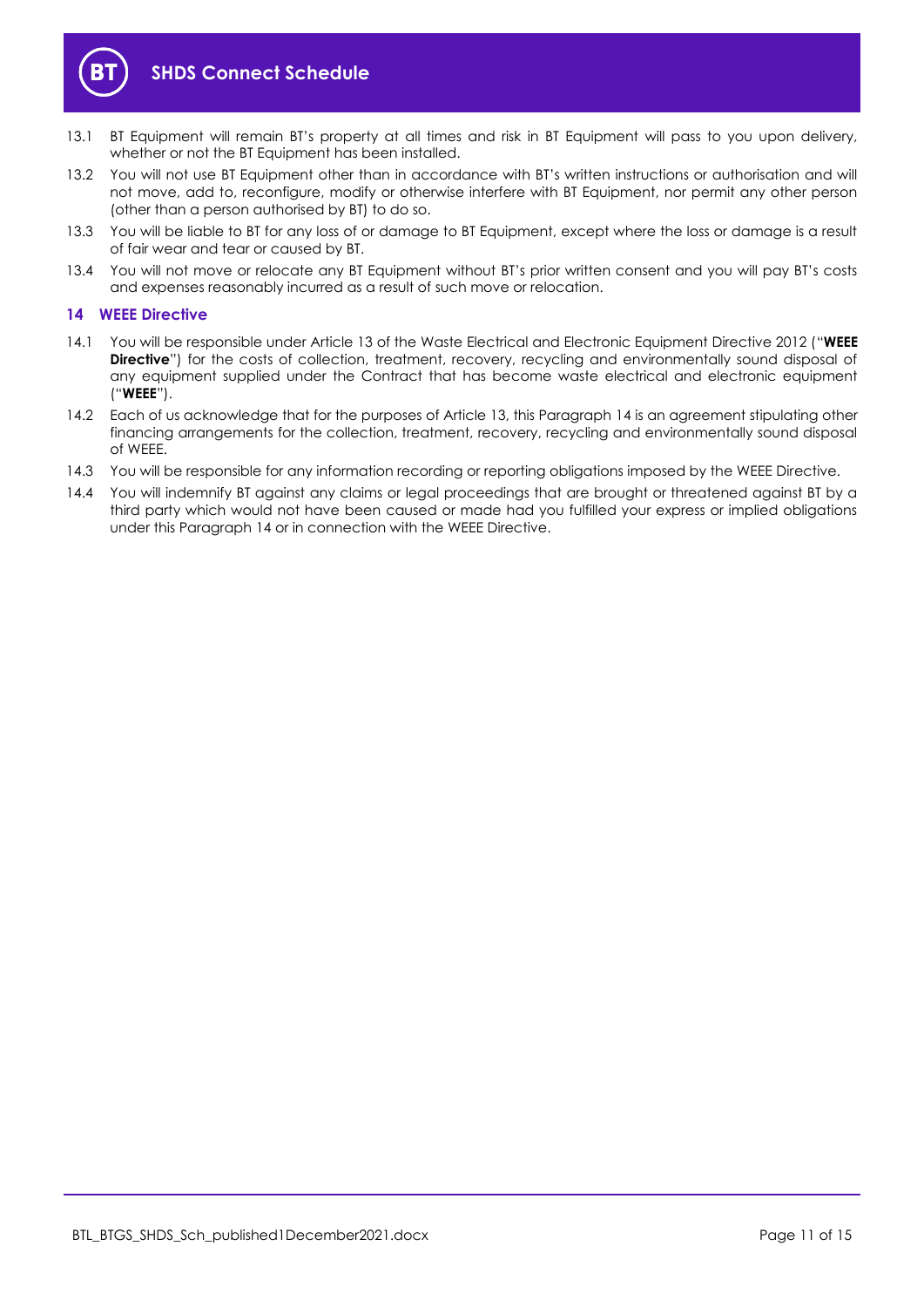

# <span id="page-11-0"></span>**Part C – Service Levels**

#### <span id="page-11-1"></span>**15 On Time Delivery**

#### <span id="page-11-7"></span>15.1 **On Time Delivery Service Level**

BT aims to provide all SHDS Connect Services before the end of the agreed Contractual Delivery Date (the "**On Time Delivery Service Level**").

#### <span id="page-11-6"></span><span id="page-11-3"></span>15.2 **On Time Delivery Service Credit**

15.2.1 If BT does not meet the On Time Delivery Service Level, an On Time Delivery Service Credit ("**On Time Delivery Service Credit**") will be applied in accordance with this Paragraph [15.2](#page-11-3) and the table below:

| <b>Calculation of the On Time Delivery Service Credit</b>          |                                                                                          |  |
|--------------------------------------------------------------------|------------------------------------------------------------------------------------------|--|
| Number of Business Days Beyond Contractual<br><b>Delivery Date</b> | % Reduction of the Connection Charge for the<br>particular Service affected by the delay |  |
| $1 - 10$                                                           |                                                                                          |  |
| $11 - 15$                                                          |                                                                                          |  |
| $16 - 20$                                                          | 1.5                                                                                      |  |
| More than 20                                                       |                                                                                          |  |

- 15.2.2 On Time Delivery Service Credits are available up to a maximum amount equal to 20 per cent of the total Connection Charges for the affected part of the Services.
- 15.2.3 If both of us have agreed a revised Contractual Delivery Date in writing, or if BT exercises BT's right to revise the Contractual Delivery Date as set out in Paragraph [15.3.1,](#page-11-4) the calculation of any On Time Delivery Service Credits will be made by reference to the revised Contractual Delivery Date.
- 15.2.4 Each Service, which is provided as part of the major construction work or multiple order scheme, will have an individual Contractual Delivery Date. Each Order is eligible under the scheme for reduction of Connection Charges should delivery take place later than the Contractual Delivery Date.
- 15.2.5 A multiple Order cannot exceed five Services per day.
- 15.2.6 Any reductions due as a result of the On Time Delivery Service Level will only apply to the Connection Charge and not to any Recurring Charges.

#### <span id="page-11-4"></span>15.3 **Exceptions**

- 15.3.1 If you request a change to the Service or any part of the Service, then BT may change the Contractual Delivery Date to accommodate that change to the Service or part of the Service.
- 15.3.2 The On-Time Delivery Service Level does not apply to shifts, upgrades and/or changes to the Service, unless these require the installation of new components and have an agreed delivery date, in which case the Contractual Delivery Date will be that agreed delivery date.
- 15.3.3 BT may expedite delivery of the Service for operational reasons or in response to a request from you, but this will not revise the Contractual Delivery Date.

#### <span id="page-11-2"></span>**16 Service Availability**

#### <span id="page-11-5"></span>16.1 **Availability Service Level**

16.1.1 From the Service Start Date, BT will make the Service available to you, however in the event of a reported Incident which qualifies as an Eligible Failure and depending on the number of Eligible Failures in a year measured from the Contractual Delivery Date and each anniversary thereafter ("**Availability Service Level**"), BT will reduce the annual Recurring Charge (irrespective of whether the Service is billed annually or quarterly) in accordance with the table below (up to a maximum amount equal to 35 per cent of the annual Recurring Charges for the affected Service:

| Number of Eligible Failures in a year measured from<br>the CDD and each anniversary thereafter<br>(12 month cycle) | Reduction of annual Recurring Charge for the affected<br>Service % |
|--------------------------------------------------------------------------------------------------------------------|--------------------------------------------------------------------|
|                                                                                                                    |                                                                    |
| $2 - 3$                                                                                                            |                                                                    |
|                                                                                                                    | 25                                                                 |
| 5 or more                                                                                                          | 35                                                                 |

16.1.2 Where there is an Eligible Failure, BT will measure and record any Eligible Failure for a Site or Circuit starting from when you report an Incident, and ending when BT closes the Ticket for that related Incident.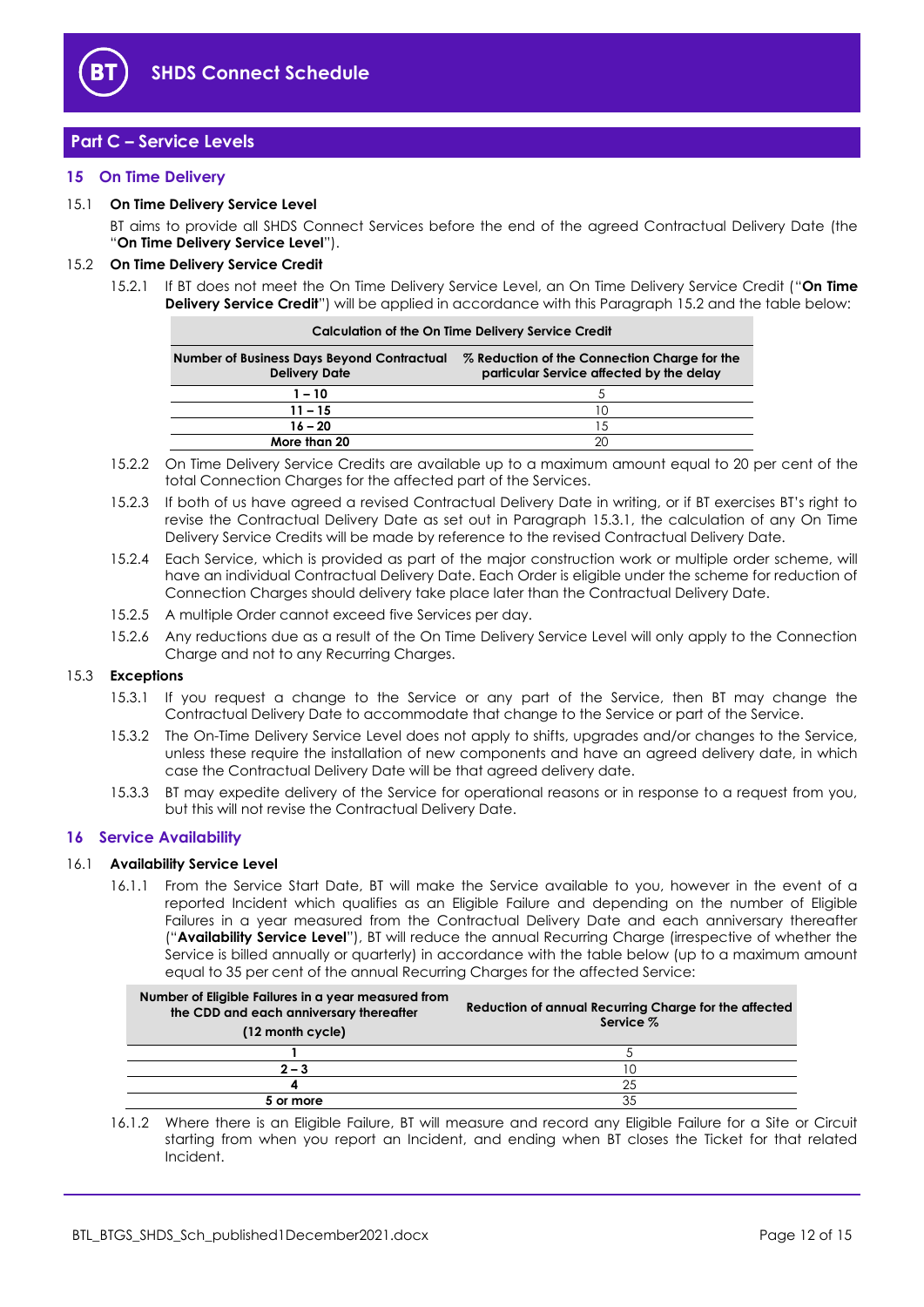

- 16.1.3 An Eligible Failure for the purposes of the Availability Service Level applies to Services on Total Care (i.e. all Circuit types set out in Paragraph [16.1.6\)](#page-12-1).
- 16.1.4 Any reductions to the Charges due as a result of the Eligible Failure will only apply to the Recurring Charges.
- <span id="page-12-2"></span>16.1.5 For Services on Total Care, you will receive a percentage reduction ("**Availability Service Credit**"), up to a maximum of 35 per cent, of the Recurring Charges for the period covered by the 12 month cycle. The Availability Service Credit is calculated by reference to the Recurring Charges due for the period covered by the 12 month cycle.
- <span id="page-12-1"></span>16.1.6 The Availability Service Level is available with the following Service types:

| <b>Service Types</b>                 |
|--------------------------------------|
| <b>SHDS 10, LA, RA01, RA02</b>       |
| <b>SHDS 10 ER. RA01. RA02</b>        |
| <b>SHDS 100, LA, RA01, RA02</b>      |
| <b>SHDS 100 ER, RA01, RA02</b>       |
| <b>SHDS 100B, LA, RA01, RA02</b>     |
| <b>SHDS 100B, ER, RA01, RA02</b>     |
| <b>SHDS 1000, LA, RA01, RA02</b>     |
| <b>SHDS 1000 ER, RA01, RA02, FT5</b> |
| SHDS 1GB, LA, RA01, RA02             |
| SHDS 1GB, ER, RA01, RA02             |
| <b>SHDS 10G. LA. RA01. RA02</b>      |

#### <span id="page-12-0"></span>**17 Service Credits**

- 17.1 Service Credits are paid as follows:
	- 17.1.1 On Time Delivery Service Credits are applied to the Connection Charge at the time the Connection Charge is invoiced, i.e. the first invoice for the Service;
	- 17.1.2 Availability Service Credits for each 12 month Service period are applied to the first invoice of the subsequent 12 month Service period; and
	- 17.1.3 following expiry or termination of the Contract where no further invoices are due to be issued by BT, BT will pay you the Service Credits in a reasonable period of time.
- 17.2 All Service Levels and Service Credits will be calculated in accordance with information recorded by, or on behalf of, BT.
- 17.3 The On Time Delivery Service Level and Availability Service Level will not apply:
	- 17.3.1 in the event that clause 8 of the General Terms applies;
		- 17.3.2 during any trial period of the Service;
		- 17.3.3 to failures due to any Force Majeure Event;
		- 17.3.4 if you cause a delay or do not provide any requested information in accordance with any reasonable timescales BT tells you about;
		- 17.3.5 to any Incident not reported in accordance with Paragrap[h 9](#page-7-0) above;
		- 17.3.6 if you have not complied with the Contract;
		- 17.3.7 where you do not provide the information required by BT, or comply with the provisioning rules and timescales provided by BT in writing following the outcome of the Site survey and/or in the Customer Requirements Form; or
		- 17.3.8 to inland tails of offshore and international Circuits and Circuits to the Hull Area.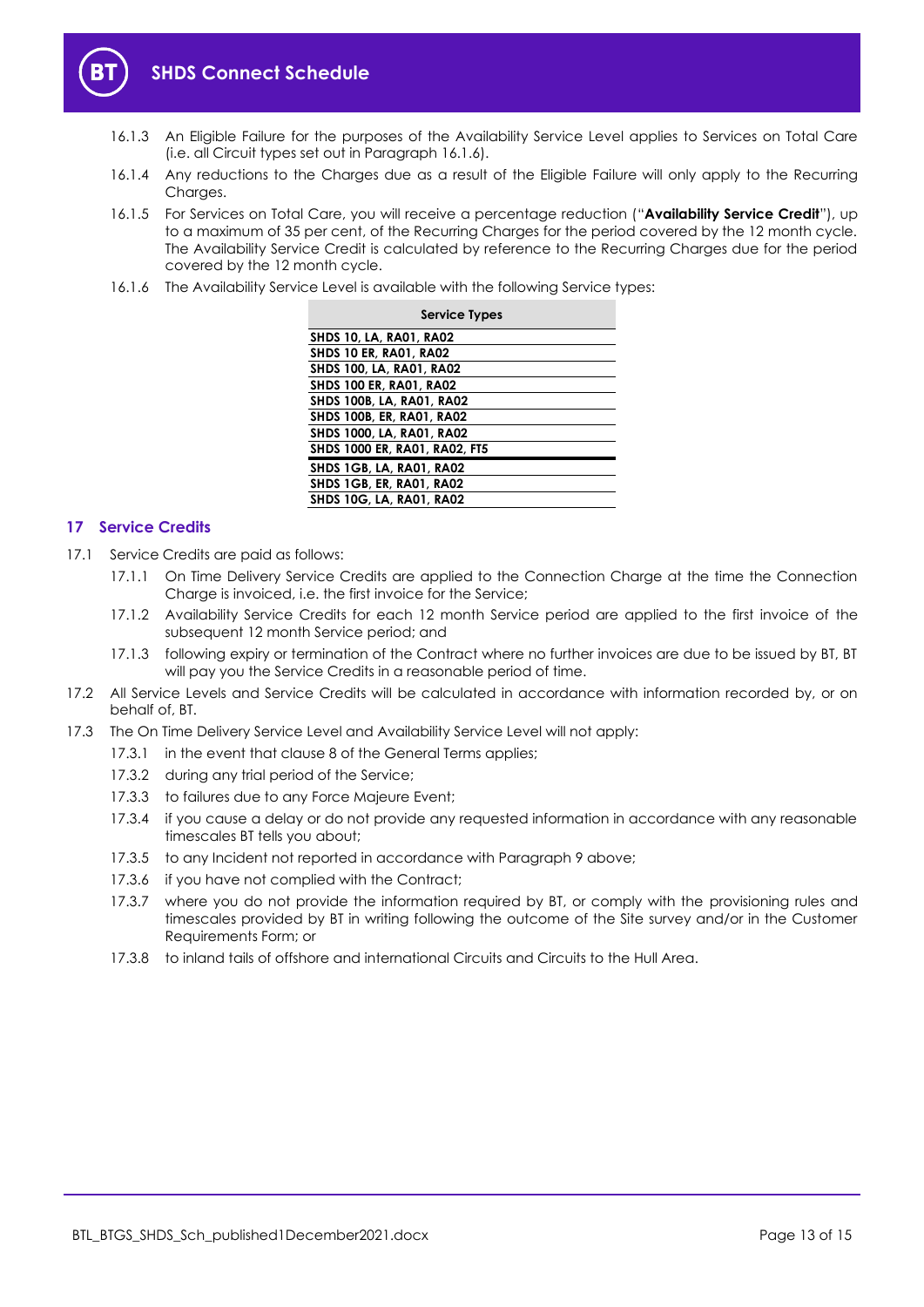

## <span id="page-13-0"></span>**Part D – Defined Terms**

#### <span id="page-13-1"></span>**18 Defined Terms**

In addition to the defined terms in the General Terms, capitalised terms in this Schedule will have the following meanings (and in the case of conflict between these defined terms and the defined terms in the General Terms, these defined terms will take precedence for the purposes of this Schedule):

"**Acceptance Tests**" means those objective tests conducted by you, which, when passed confirm that you accept the Service and that the Service is ready for use save for any minor non-conformities, which will be resolved as an Incident as set out Paragraphs [7.3.1](#page-5-5) and [7.3.2.](#page-5-6)

"**Access Line**" means a Circuit connecting a Site to the BT Network.

"**Availability**" means the period of time when the Service is functioning.

"**Availability Service Level**" has the meaning given in in Paragraph [16.1.1.](#page-11-5)

"**Availability Service Credit**" has the meaning given in Paragraph [16.1.5.](#page-12-2)

"**BT Connect**" means the network services available from BT and described at:

[http://www.globalservices.bt.com/uk/en/products\\_category/network\\_services](https://www.globalservices.bt.com/uk/en/products_category/network_services)

"**Business Hours**" means between the hours of 0800 and 1700 in a Business Day.

"**Circuit**" means any line, conductor, or other conduit between two terminals by which information is transmitted, and that is provided as part of the Service.

"**Connection Charge**" means a charge for connecting a Service, as set out in the Order and is applied perend and is not distance-dependent.

"**Contractual Delivery Date**" or "**CDD**" has the meaning given in Paragraph [7.1.4.](#page-5-7)

"**CPE"** means Customer Premises Equipment which is any equipment (including Software embedded in or run on such equipment), whether BT Equipment, Purchased Equipment, Supplied Equipment or equipment owned by you, which is provided, maintained or managed by BT as part of the Service and which is located at a Site, access to which can be granted by you to BT.

"**Customer Contact**" has the meaning given in Paragraph [8.1.1.](#page-6-3)

"**Customer Equipment**" means any equipment including any software, other than BT Equipment, used by you in connection with a Service.

"**Customer Requirements Form**" means the form that sets out the requirements for the Service agreed between both of us.

"**De-installation Charges**" means the charges payable by you on de-installation of the Service that will be equal to the then current rates for Connection Charges on the date of de-installation.

"**Eligible Failure**" means a total loss of Service for a period of longer than five consecutive hours in which there is no transmission of signals in one or both directions for the duration of the total loss of Service occurring on the Circuit or associated network equipment between the Network Terminating Units and excludes any loss of Service arising from any of the following events:

- (a) the Service has been modified or altered in any way by you, or by BT in accordance with your instructions;
- (b) Planned Maintenance;
- (c) you have performed any network configurations that BT did not approve;
- (d) an Incident has been reported and BT cannot confirm that an Incident exists after performing tests; or
- (e) you requested BT to test the Service at a time when no Incident has been detected and/or reported.

"**Ethernet**" means a link layer protocol describing how networked devices can format data for transmission to other network devices on the same network segment, and how to put that data out on the network connection.

"**Excess Construction Charges**" means the charges payable by you in accordance with Paragraph [10.7](#page-8-1) prior to BT providing the Service.

"**Existing Contract**" has the meaning given in Paragraph [6.6.1.](#page-3-1)

"**External Shift**" has the meaning given in Paragraph [10.6.3.](#page-8-5)

"**Hull Area**" means the area defined as the 'Licensed Area' in the licence granted on 30 November 1987 by the Secretary of State under section 7 of the Telecommunications Act 1984 to Kingston upon Hull City Council and Kingston Communications (Hull) plc.

"**Incident**" means an unplanned interruption to, or a reduction in the quality of, the Service or particular element of the Service.

"**Internet**" means a global system of interconnected networks that use a standard Internet Protocol to link devices worldwide.

"**Internet Protocol**" or "**IP**" means a communications protocol for devices connected to the Internet that specifies the format for addresses and units of transmitted data.